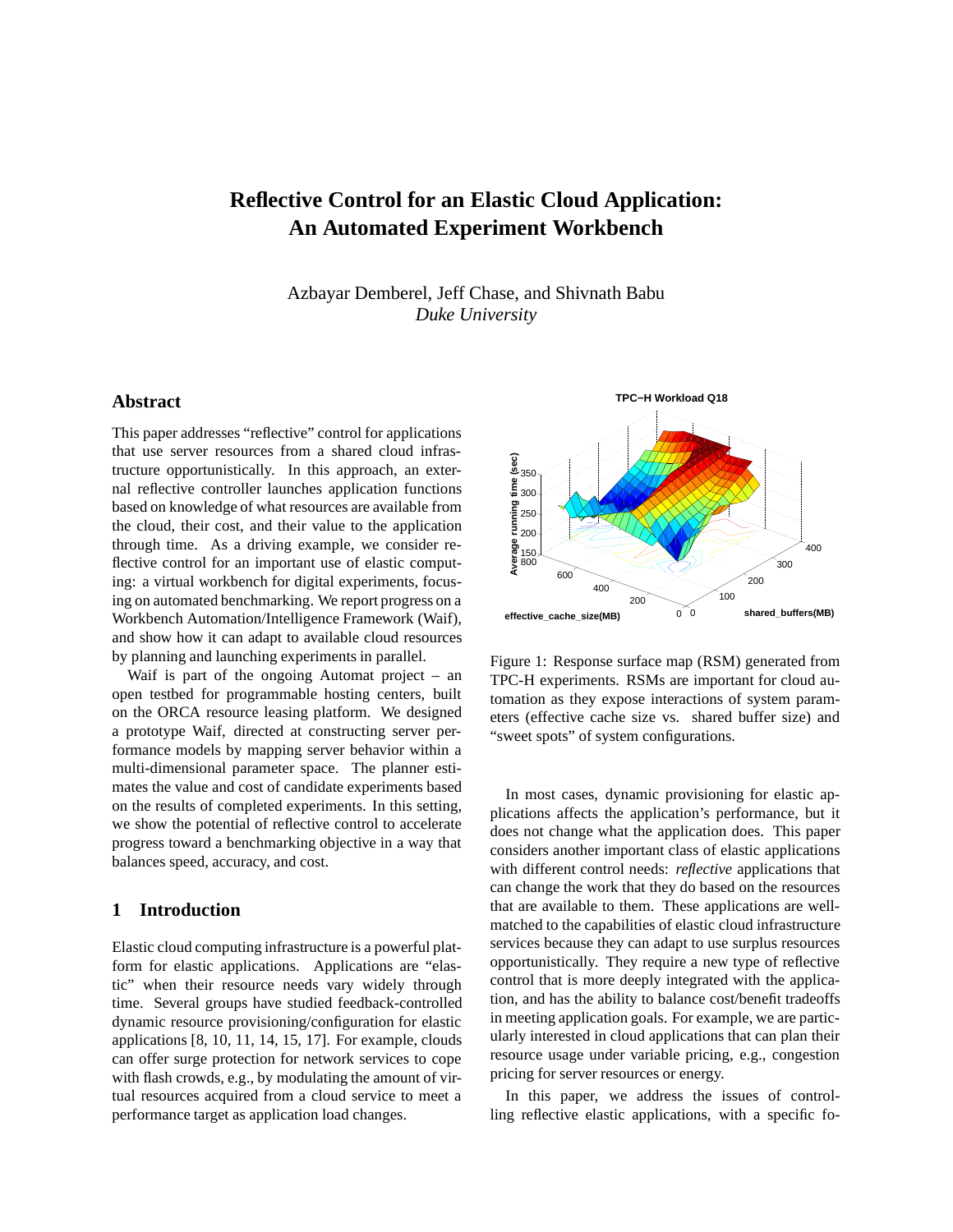cus on automation of *digital experiments*: experiments that can be launched programmatically from a reflective controller. We discuss a Workbench Automation/Intelligence Framework (Waif) that provides reflective control to digital experiments and enables the cloud to serve as a "virtual workbench" to host experiments of multiple users as well as multiple parallel experiments of a single user. Waif exploits virtual workbench to harness resources and launch experiments automatically. Additionally, it provides plug-in modules for intelligent control that can plan experiments, monitor their progress, and adjust to resource changes and new results, online. Waif takes a step toward allowing experimenters to "close the loop" and automate gathering of experimental data for well-defined objectives.

Waif is part of the ongoing Automat project [18] – an open testbed for programmable autonomic hosting services based on the ORCA resource leasing platform [9, 7, 10]. We designed a prototype Waif directed at automating comprehensive server benchmarking in a multi-dimensional parameter space. The system obtains virtual infrastructure to plan and conduct a schedule of experiments for a sampling of points in the parameter space in order to map some performance metric across the space. Figure 1 depicts an example of the resulting performance model as a response surface map (RSM). While we use automated response surface mapping as an example of a reflective elastic application, the response models are also useful for automating cloud performance management [6, 8, 10, 11, 14, 15, 17]. Waif extends the ideas of our earlier work in workbench automation [13] to a virtual cloud setting, and exposes new tradeoffs associated with reflection and elasticity of the cloud.

# **2 Overview**

The domain of our focus is digital experiments in a virtual cloud workbench. A "digital" experiment is a run of a system, model, data query, or simulation with some set of parameters in order to discover a new result that adds to knowledge of some behavior. One property of digital experiments is that they can be launched automatically whenever suitable resources are available. When resources have a price, it is also desired to launch experiments when the price is right, i.e., the result is worth more than the cost to run the experiment. The choice of experiments to run may depend on the resources available to run them.

Automation of virtual labs is already attracting commercial interest as a driving application of virtual cloud computing [2, 3, 4]. The idea is also applicable to network testbed initiatives such as NSF's GENI [1]. In effect, GENI broadens the virtual cloud idea to a diverse set of virtualizable, programmable substrate components



Figure 2: Response surface map (left) generated from Fstress experiments and potential sampling points (right). RSM displays interactions of number of nfsd threads and the maxio configuration parameters. Each point on the surface represents the saturation throughput obtained by running tests for various workload levels for the given configuration.

that includes other networked elements in addition to servers. Each GENI experiment runs within a "slice" of the testbed cloud acquired on demand and configured to order with virtual servers and other elements needed to conduct the experiment.

Our approach involves a controller that launches experiments automatically on resources obtained from the cloud. Since it requests and configures the cloud resources bound to each of its slices, and launches the experiments that run as "guests" within the slice, we call it a *slice controller* or *guest controller*. This controller is not part of the cloud service itself: it runs externally on behalf of the user or experimenter and uses the interfaces exported by the cloud platform to its customers. It uses cloud APIs to determine what resources are available, and matches them against a list of candidate experiments. The controller for response surface mapping plans experiments in part by estimating the value (utility) of each candidate experiment at a particular time based on what it knows about the results of completed experiments. This estimate of the value of work is an essential ingredient for reflective control.

Consider automated sampling of a parameter space to map a response surface. For example, commercial database systems are shipped with hundreds of configuration parameters. As good configuration can enhance performance by orders of magnitude, administrators are motivated to experiment with a wide range of configuration settings (Figure 1) to optimize performance [16]. Similarly, server benchmarking requires repeated experiments for various combinations of resource  $\vec{R}$ , configuration  $\vec{C}$ , and workload  $\vec{W}$  parameters to expose impacts of system design on performance (Figure 2). The parameter space is too large to explore exhaustively, but guided sampling can yield accurate models: if the planner does its job well, then more resources or more time yield more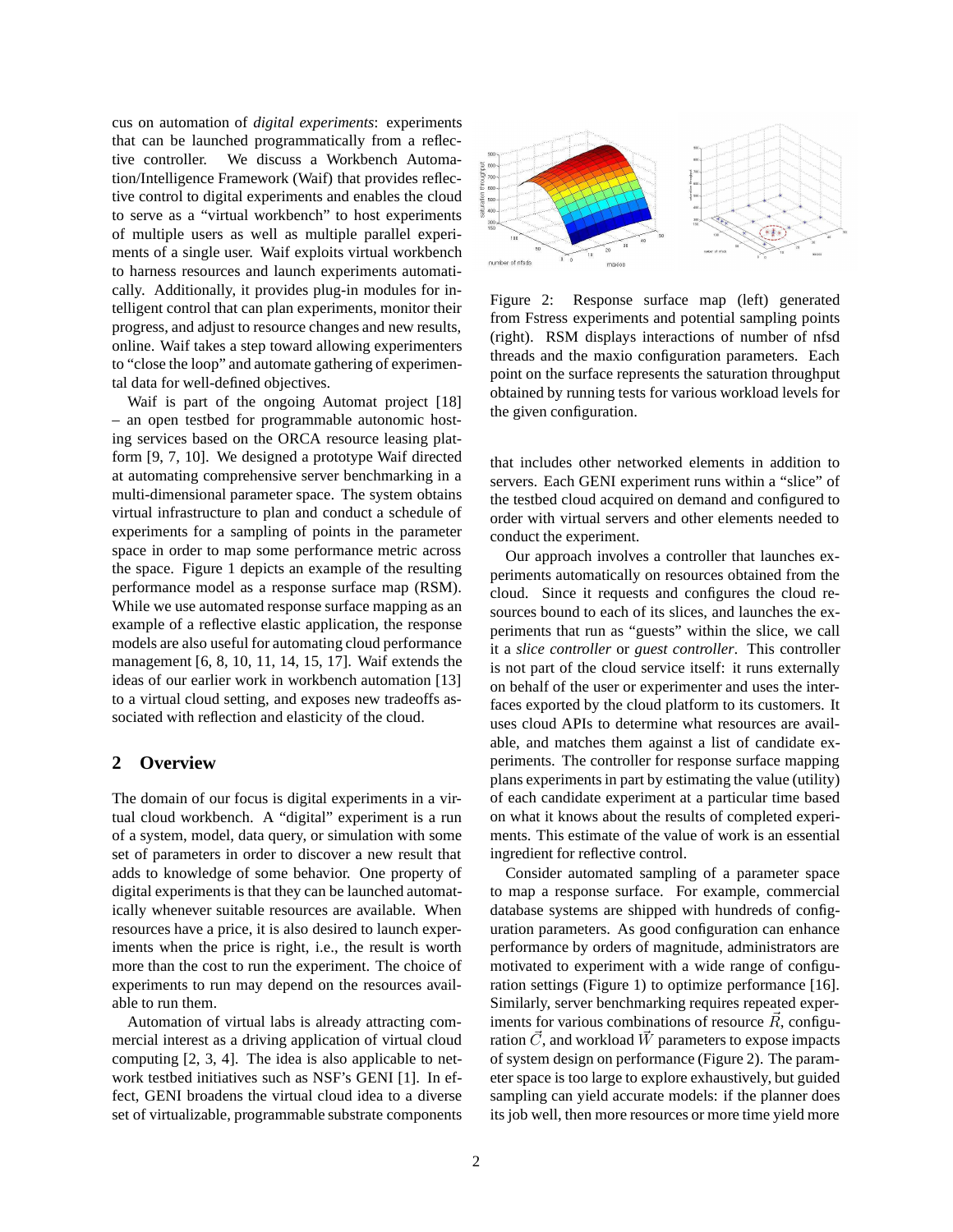

Figure 3: Better? Cheaper? Faster? A reflective controller can adjust the behavior of an elastic cloud application to balance tradeoffs of quality, cost, and time. For example, an experiment planner can determine when it is worthwhile to use cloud resources to run speculative experiments in parallel, based on the expected yield from those experiments and the cost of the resources.

accurate models. Since experiments at different points in the parameter space run independently, the planner may run them in parallel when sufficient resources are available.

Planning parallel experiments on an elastic cloud, however, exposes new tradeoffs of speed vs. cost. The planner refines its value estimates for candidate experiments continuously as earlier experiments complete and their results become available. With more information the planner can make more efficient choices about the next experiments to run. For example, Figure 2 illustrates a response surface and some sampling points to map this surface. We can see that any point in the circle provides enough information about the neighboring area. Sampling too many points from the circle for the sake of parallelism would be wasteful given that other higher-utility experiments could be run instead. In contrast, sampling along the nfsds axis (points in the rectangle) provides useful information about the general shape of the surface. The planner may map the response surface faster with higher levels of parallelism, but the tradeoff of parallelism is that the planner has less information when it selects new experiments; thus it may make choices that yield a less efficient experiment schedule with a higher overall cost. Our research explores techniques to navigate such tradeoffs (Figure 3).

# **3 Reflective Control in Waif**

The Waif controller is designed as a set of interacting modules that instantiate new slices and configure and launch experiments to run within those slices. It has plug-in policy modules to estimate experiment utilities, plan experiments, and evaluate progress toward a high-



Figure 4: Waif controller structure

level objective. We implemented policy modules geared to RSM benchmarking for servers [13].

The Waif slice controller is designed hierarchically so that decoupled control elements can be stacked and combined. There are three main elements in the controller: control executive, control managers, and executors (Figure 4). The control executive evaluates candidate experiments and matches them to resources available from the cloud. It builds the experiment schedule to balance tradeoffs in accuracy, cost, and time, using the planner module to select candidate experiments based on estimates of cost and benefits.

Once selected, each experiment is assigned to a control manager to launch and monitor its execution. Digital experiments often consist of multiple tasks. For example, in the server RSM benchmarking example, each experiment to map a point on the response surface requires multiple tests for different workload levels to determine the saturation throughput at the given configuration [13]. The control manager devises tasks to complete the experiment and executors run the tasks and process the results.

As each experiment completes, the controller invokes a validator module to evaluate progress toward a highlevel objective. For the RSM example, we implemented a hybrid of mean squared error and cross-validation techniques to test convergence, i.e., whether the planner has sufficient results to build an accurate RSM model.

The reflective Waif planner adjusts plans dynamically according to resource availability and completed results. The current planner implements an "Active-sampling" approach [12]. The utility generator algorithm (Figure 5) generates a list of top-k candidates that promise to add the most new information to the results already known from completed experiments. To do this it trains multiple regression models from different subsets of the completed results, and selects new experiments for which the model predictions disagree (high variance). It estimates utility of the candidates from their variance, then uses a simple greedy heuristic to match candidates to suitable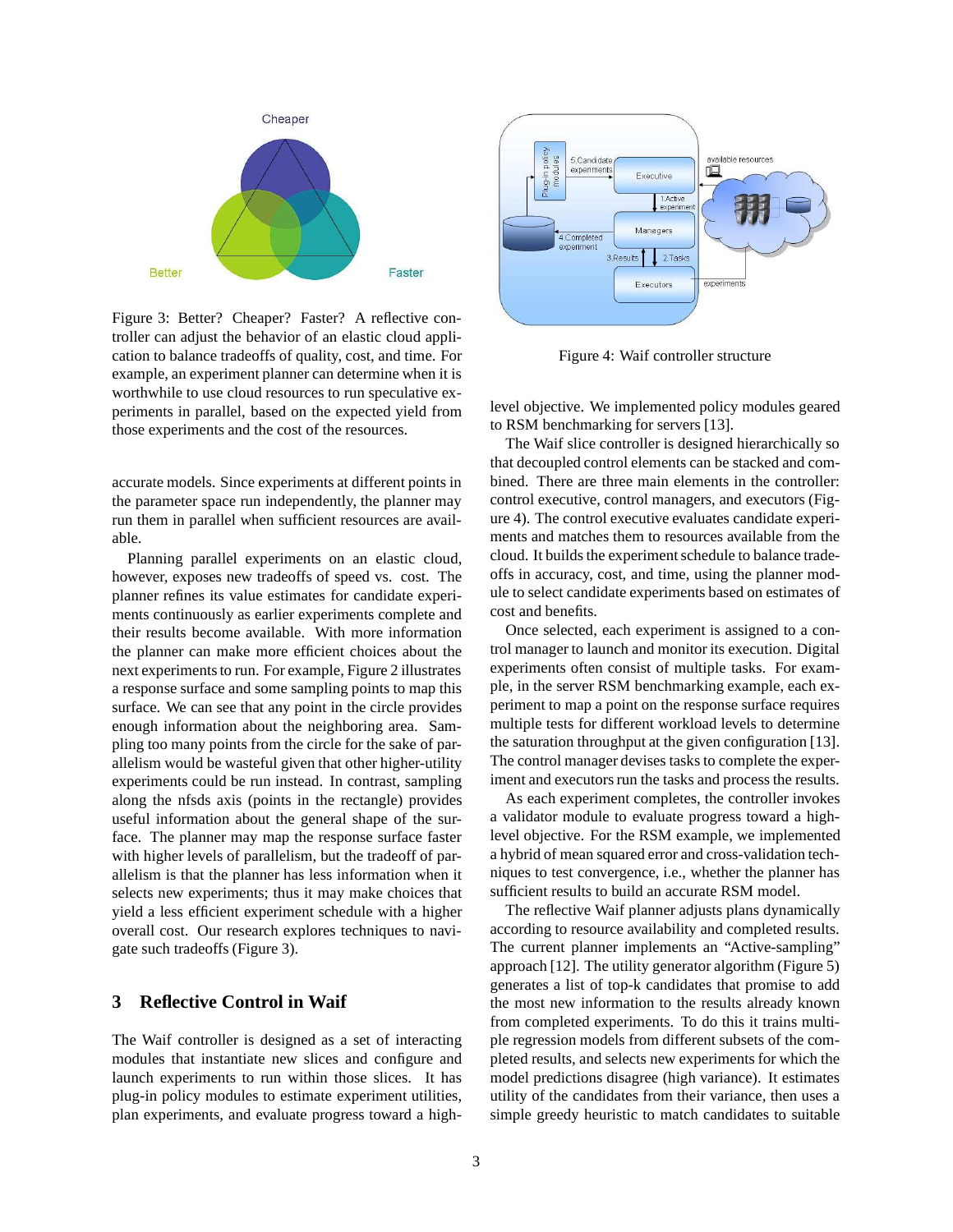### **Algorithm** *Utility generator*

**Input:** (i)*smpls*: Samples from completed experiments (ii) *candts:* list of candidate experiments, (iii) *M*: model for learning the system

#### **BEGIN**

- 1. Partition the *smpls* into  $\tau$  random subsets  $S_1...S_{\tau}$
- 2. For each subset  $S_i$  learn model  $M_i$
- 3. For each candidate experiment  $e \in \text{cands}$
- 4. For each model  $M_i$  predict response value  $p(e)_i$
- 5. Compute variance  $var(e)$  among  $p(e)_i$ :

$$
var(e) = \frac{\sum_{i=1}^{T} (p(e)_i - p(e))^2}{\tau - 1}
$$

 $var(e) = \frac{\tau-1}{\tau-1}$ <br>6. Sort *candts* according to decreasing variance **END**

Figure 5: Utility-generator algorithm in the current prototype. A recent paper [5] offers an alternative using Gaussian Processes.

resources as they become available (Figure 6).

## **4 Results**

We implemented Waif for running file server benchmarking experiments with Fstress – an NFS workload generator with many parameters. As an example, we mapped the saturation throughput as a function of CPU and memory allocated to the server and NFS thread number and maxiosize configuration parameters. For each candidate experiment, i.e. each parameter configuration, the controller obtains a slice of the cloud, consisting of NFS server, workload generator clients, and experiment director machines, and runs Fstress request loads against the server configuration. Figure 7 illustrates an RSM generated from the learned model using a parallelism level of four. We can see that because the surface is convex, it required only 11 experiments to map the surface with reasonable accuracy.

To compare the tradeoffs in planning, we also ran experiments with a wider range of configuration and workload parameters for various levels of parallelism. For efficiency, we generated a full-factorial experiment result (i.e. discretized grid of experiments for all possible parameter combinations) in advance and during each selected experiment we obtained the results from the stored table, rather than repeating the experiment. Figure 8 compares the impact of parallelism on modeling performance. The figure illustrates that although higher parallelism requires more resources, it achieves model convergence faster. Figure 9 displays the number of experiments required to map the response surface. It shows that higher parallelism required more

### **Algorithm** *Experiment Planner* **BEGIN**

- 1. Collect results from an initial set of *I* experiments.
- 2. Repeat steps 3 to 7 when new results arrive and if the model has not converged
- 3. Use *Utility-generator* algorithm to generate a sorted list *l* of candidate experiments, where *l*=top(*candts*)
- 4. For each experiment  $e \in l$
- 5. Get status of the knapsack for each machine in the workbench
- 6. If *e*'s resource requirement can be satisfied by the workbench
- 7. Assign *e* to the workbench

#### **END**

Figure 6: Greedy experiment planner algorithm



Figure 7: Surface map of NFS file server with 30 percent CPU cap and maxio limit of 20, which was generated from the learned model. The circles illustrate the points where samples were collected.

experiments to achieve the same level of accuracy, i.e. it illustrates the tradeoff of parallelism (speed) and cost. The following table summarizes the results:

| Parallelism | Duration           | Experiments | Cost                             |
|-------------|--------------------|-------------|----------------------------------|
|             | 71.6 hr            | 180         | $71.6 \text{ m} \cdot \text{hr}$ |
|             | 15.5 <sub>hr</sub> | 200         | $77.5 \text{ m} \cdot \text{hr}$ |
| 20          | 4.8 <sub>hr</sub>  | 240         | $96 \text{ m} \cdot \text{hr}$   |
| 50          | 2.4 <sub>hr</sub>  | 265         | $120 \text{ m} \cdot \text{hr}$  |

Our initial results illustrate the tradeoffs in accuracy, cost, and time, and suggest that there is a rich policy space to explore. For example we can see that parallelism of five provides 4.6 times better performance, in terms of time, for a machine·hr cost increase of only six. Additionally, in our experiments we considered a constant cost for the resources. In the future, we are partic-